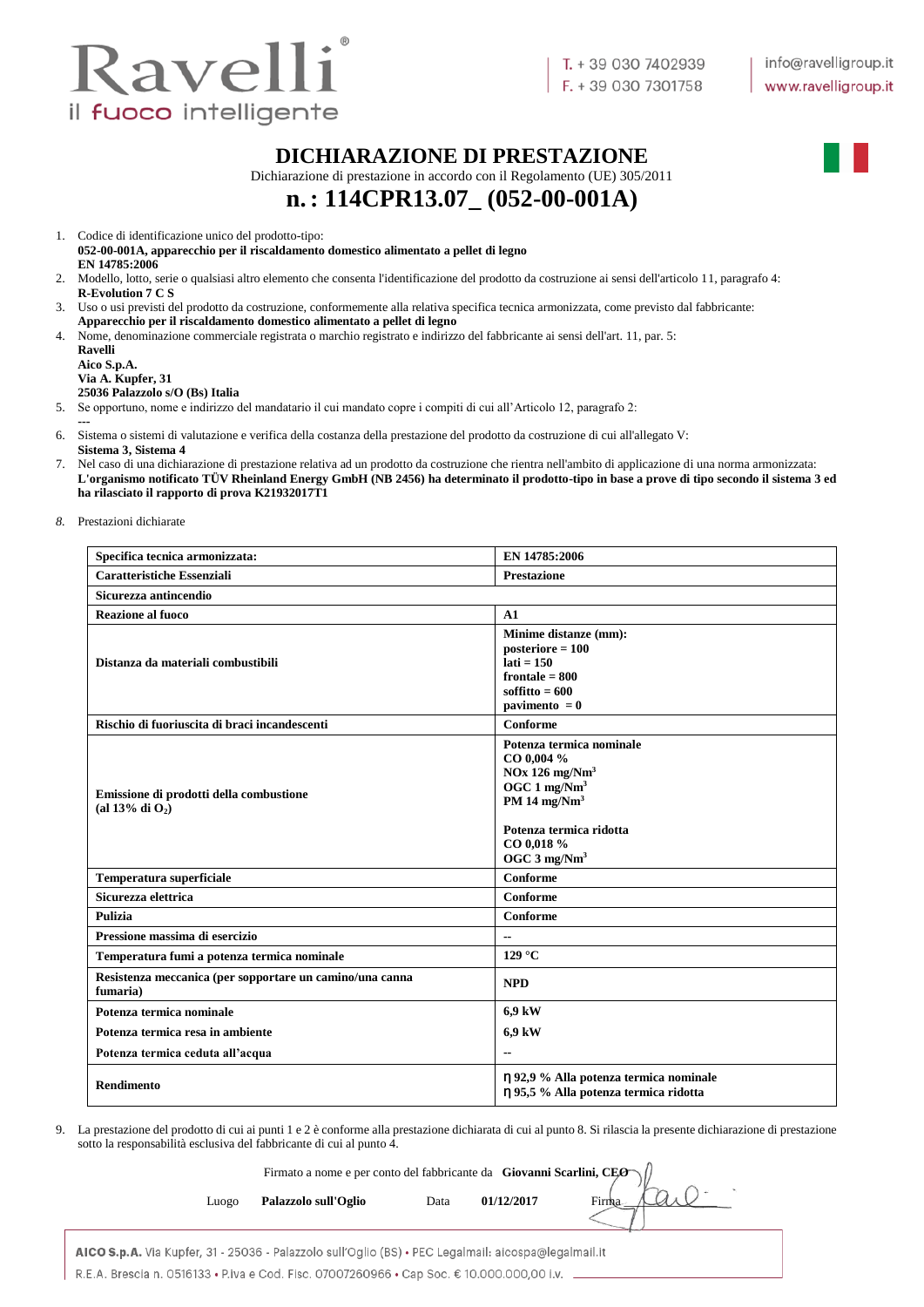

#### **DECLARATION OF PERFORMANCE**

Declaration of performance according to Regulation (EU) 305/2011



**n. : 114CPR13.07\_(052-00-001A)**

1. Unique identification code of the product type:

#### **052-00-001A, residential space heating appliance fired by wood pellets EN 14785:2006**

- 2. Type, batch or serial number or any other element allowing identification of the construction product as required under Art. 11(4): **R-Evolution 7 C S**
- 3. Intended use or uses of the construction product, in accordance with the applicable harmonised technical specification, as foreseen by the manufacturer:
- **Residential space heating appliance fired by wood pellets**
- 4. Name, registered trade name or registered trademark and contact address of the manufacturer as required by Art. 11 (5):

**Ravelli Aico S.p.A. Via A. Kupfer, 31 25036 Palazzolo s/O (Bs) Italia**

- 5. Where applicable, name and contact address of the authorised representative whose mandate covers the tasks specified in Article 12(2):
- **---** 6. System or systems of assessment and verification of constancy of performance of the construction product as set out in Annex V:
- **System 3, System 4**
- 7. In case of the declaration of performance concerning a construction product covered by a harmonised standard:
- **The notified laboratory TÜV Rheinland Energy GmbH (NB 2456) performed the determination of the product type on the basis of type testing under system 3 and issued test report K21932017T1**
- 8. Declared performances:

| Harmonized technical specification:                             | EN 14785:2006                                                                                                                                                                                  |
|-----------------------------------------------------------------|------------------------------------------------------------------------------------------------------------------------------------------------------------------------------------------------|
| <b>Essential characteristics</b>                                | <b>Performance</b>                                                                                                                                                                             |
| <b>Fire safety</b>                                              |                                                                                                                                                                                                |
| <b>Reaction to fire</b>                                         | A1                                                                                                                                                                                             |
| Distance to combustible materials                               | <b>Minimum distances (mm):</b><br>$rear = 100$<br>$sides = 150$<br>front $= 800$<br>ceiling $= 600$<br>floor $= 0$                                                                             |
| <b>Risk of burning fuel falling out</b>                         | Pass                                                                                                                                                                                           |
| <b>Emission of combustion products</b><br>(at $13\%$ of $O_2$ ) | Nominal heat output<br>CO 0,004 %<br>$NOx$ 126 mg/ $Nm3$<br>OGC $1 \text{ mg}/\text{Nm}^3$<br>PM 14 mg/Nm <sup>3</sup><br><b>Reduced heat output</b><br>CO 0,018 %<br>OGC 3 mg/Nm <sup>3</sup> |
| Surface temperature                                             | Pass                                                                                                                                                                                           |
| <b>Electrical safety</b>                                        | Pass                                                                                                                                                                                           |
| <b>Cleanability</b>                                             | Pass                                                                                                                                                                                           |
| <b>Maximum operating pressure</b>                               | $\overline{\phantom{a}}$                                                                                                                                                                       |
| Flue gas temperature at nominal heat output                     | $129^{\circ}$ C                                                                                                                                                                                |
| Mechanical resistance (to carry a chimney/flue)                 | <b>NPD</b>                                                                                                                                                                                     |
| Nominal heat output                                             | 6,9 kW                                                                                                                                                                                         |
| <b>Room heating output</b>                                      | 6,9 kW                                                                                                                                                                                         |
| <b>Water heating output</b>                                     | $\overline{\phantom{a}}$                                                                                                                                                                       |
| <b>Efficiency</b>                                               | η 92,9 % Nominal heat output<br>n 95,5 % Reduced heat output                                                                                                                                   |

9. The performance of the product identified in points 1 and 2 is in conformity with the declared performance in point 8. This declaration of performance is issued under the sole responsibility of the manufacturer identified in point 4.

|       | Signed for and on behalf of the manufacturer Giovanni Scarlini, CEO |       |            |      |
|-------|---------------------------------------------------------------------|-------|------------|------|
| Place | Palazzolo sull'Oglio                                                | Date  | 01/12/2017 | Sien |
|       | $\cdots$ $\cdots$ $\cdots$ $\cdots$ $\cdots$                        | _____ |            |      |

AICO S.p.A. Via Kupfer, 31 - 25036 - Palazzolo sull'Oglio (BS) · PEC Legalmail: aicospa@legalmail.it R.E.A. Brescia n. 0516133 • P.iva e Cod. Fisc. 07007260966 • Cap Soc. € 10.000.000,00 i.v.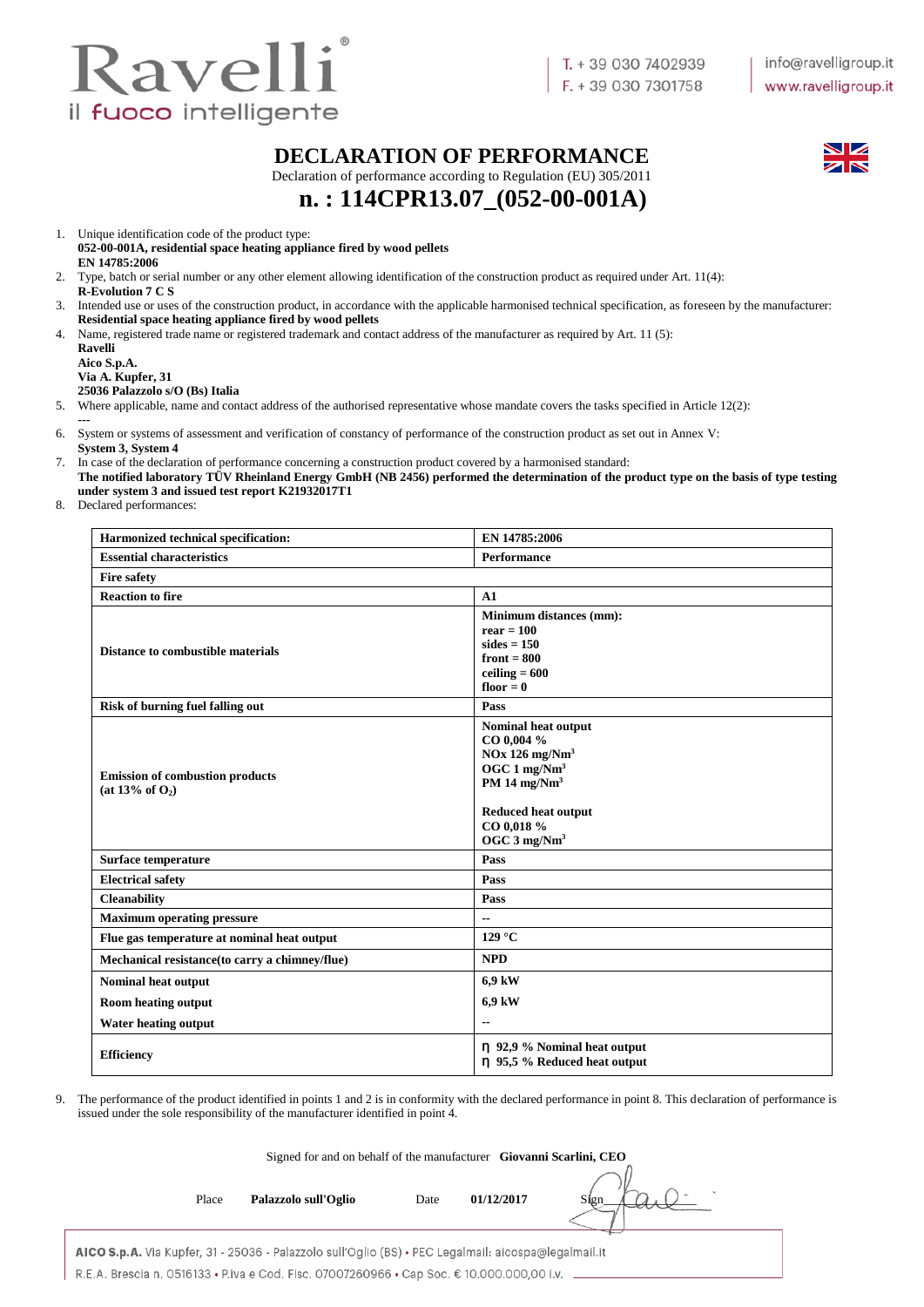

#### **DECLARATION DES PERFORMANCES**

Conformément au Règlement (UE) 305/2011



# **n.: 114CPR13.07\_(052-00-001A)**

| Code d'identification unique du produit type :                                        |
|---------------------------------------------------------------------------------------|
| 052-00-001A, appareil de chauffage domestique à combustible solide suivant les normes |
| EN 14785:2006                                                                         |

- 2. N° de type, lot, série ou tout autre élément permettant l'identification du produit de construction, suivant art 11, par 4 : **R-Evolution 7 C S**
- 3. Usage(s) prévu(s) du produit de construction, conformément à la spécifiât technique harmonisée applicable, comme prévu par le fabricant : **Appareil alimenté par combustible solide (pellet)**
- 4. Nom, raison sociale ou marque déposée et adresse de contact du fabricant, conformément à l'Art.11, par 5: **Ravelli**

**Aico S.p.A. Via A. Kupfer, 31**

**---**

#### **25036 Palazzolo s/O (Bs) Italia**

5. Si nécessaire, nom et adresse du mandataire dont le mandat couvre les taches dont l'art. 12, par. 2 :

- 6. Système d'évaluation et de vérification de la constance des performances du produit de construction, conformément à l'annexe V **Système 3, Système 4**
- 7. Dans le cas de la déclaration des performances concernant un produit de construction couvert par une norme harmonisée : **L'organisme notifié TÜV Rheinland Energy GmbH (NB 2456) a déterminé le produit type selon le système 3 et a délivré le rapport d'essais K21932017T1**
- 8. Prestations déclarée

| Spécifications techniques harmonisées:                         | EN 14785:2006                                                                                                                                                                           |
|----------------------------------------------------------------|-----------------------------------------------------------------------------------------------------------------------------------------------------------------------------------------|
| Caractéristiques essentielles                                  | <b>Performances</b>                                                                                                                                                                     |
| <b>Sécurité Incendie</b>                                       |                                                                                                                                                                                         |
| <b>Réaction au feu</b>                                         | A1                                                                                                                                                                                      |
| Distance pour matériaux combustibles                           | <b>Distance Minimale (mm):</b><br>De l'arrière $= 100$<br>De coté = $150$<br>De l'avant = $800$<br>Du plafond $= 600$<br>Du sol $= 0$                                                   |
| Risque de débordement de braises incandescentes                | <b>Passes</b>                                                                                                                                                                           |
| Emissions de dérivés de combustion<br>(13% de 0 <sub>2</sub> ) | <b>PTH</b> nominale<br>CO 0,004 %<br>$NOx$ 126 mg/ $Nm3$<br>$OGC1$ mg/Nm <sup>3</sup><br>PM 14 mg/Nm <sup>3</sup><br><b>PTH</b> réduite<br>CO 0,018 %<br>OGC $3 \text{ mg}/\text{Nm}^3$ |
| Température de surface                                         | <b>Passes</b>                                                                                                                                                                           |
| Sécurités électriques                                          | <b>Passes</b>                                                                                                                                                                           |
| Nettoyabilité                                                  | <b>Passes</b>                                                                                                                                                                           |
| Maximum pression d'eau en travail                              | $\overline{\phantom{a}}$                                                                                                                                                                |
| Température des fumes à PTH nominale                           | $129^{\circ}$ C                                                                                                                                                                         |
| Resistance mécanique (en support cheminée / conduit de fumées) | <b>NPD</b>                                                                                                                                                                              |
| <b>PTH</b> nominale                                            | 6.9 kW                                                                                                                                                                                  |
| PTH rayonnée                                                   | 6.9 kW                                                                                                                                                                                  |
| PTH cédée aux fluides                                          | $\overline{\phantom{a}}$                                                                                                                                                                |
| <b>Rendement</b>                                               | η 92,9 % PTH nominale<br>η 95,5 % PTH réduite                                                                                                                                           |

9. Les performances du produit identifie aux points 1 et 2 sont conformes aux performances déclarées indiquées au point 8. La présente Déclaration des performances est établie sous la seule responsabilité du fabricant identifie au point 4.

|      | Signe pour le fabricant et en son nom par Giovanni Scarlini, CEO (nom et function) |      |            |           |
|------|------------------------------------------------------------------------------------|------|------------|-----------|
| Lieu | Palazzolo sull'Oglio                                                               | Date | 01/12/2017 | Signature |
|      |                                                                                    |      |            |           |

AICO S.p.A. Via Kupfer, 31 - 25036 - Palazzolo sull'Oglio (BS) · PEC Legalmail: aicospa@legalmail.it R.E.A. Brescia n. 0516133 • P.iva e Cod. Fisc. 07007260966 • Cap Soc. € 10.000.000,00 i.v. .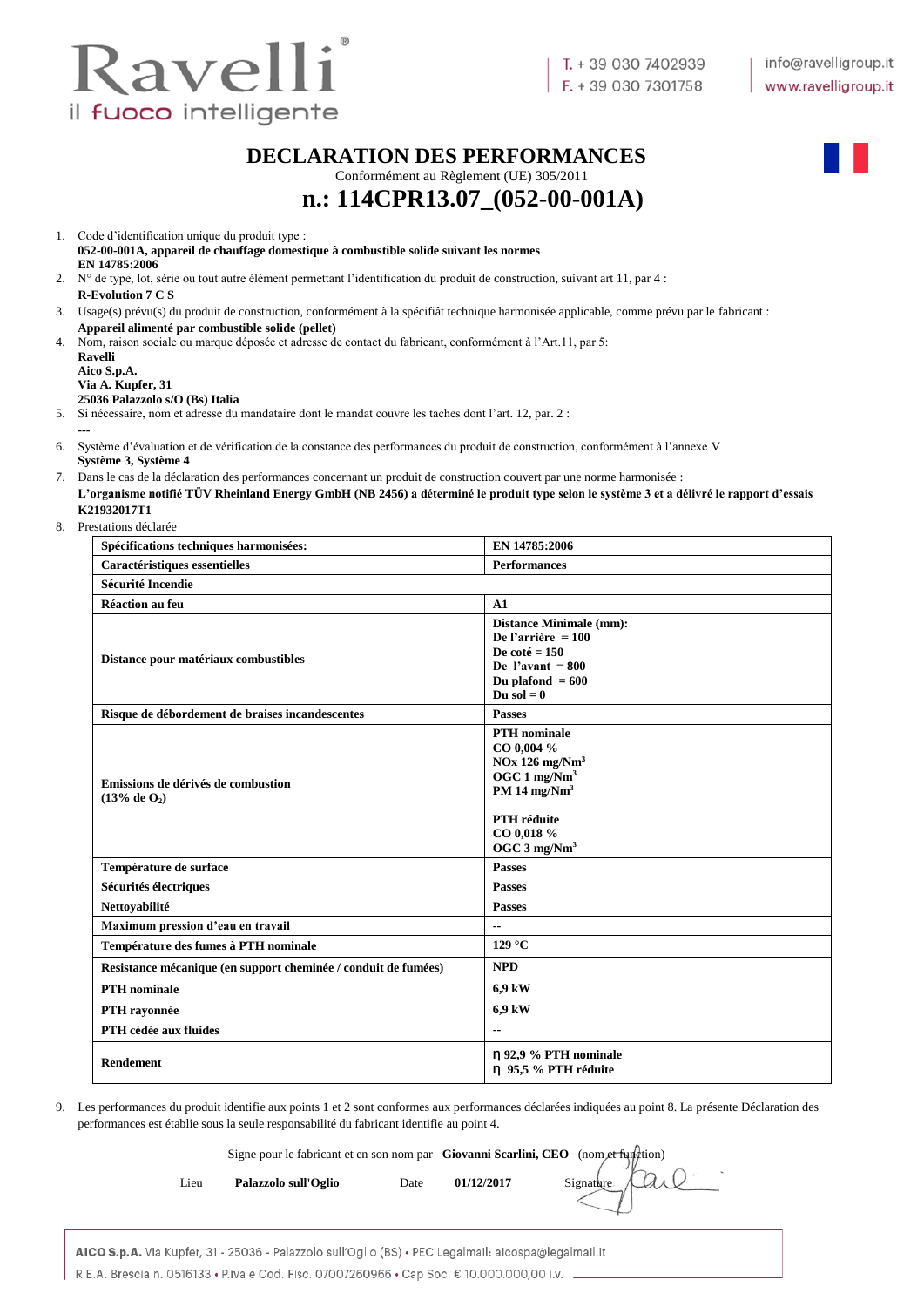

#### **PRESTATIEVERKLARING**

*Volgens Verordening (EU) nr. 305/2011*

## **n.: 114CPR13.07\_(052-00-001A)**



1. Unieke identificatiecode van het producttype: **052-00-001A; EN 14785:2006**

- 2. Model en/of lotnr. en/of serienummer (Art.11-4): **R-Evolution 7 C S**
- **3.** Het beoogde gebruik van het product in overeenstemmingmet de toepasselijke geharmoniseerde technische specificatie: **Apparaat voor huishoudelijke verwarming, gestookt.**
- 4. Naam of handelsmerk van de fabrikant (Art 11-5):

**Ravelli Aico S.p.A. Via A. Kupfer, 31 25036 Palazzolo s/O (Bs) Italia**

- 5. Naam en adres van de gemachtigde (Art. 12-2):
- **---** 6. Systeem voor de beoordeling en verificatie van de prestatiebestendigheid (Bijlage 5):
- **System 3, System 4**

7. Erkend laboratorium / Nummer van het keuringsrapport:

- **TÜV Rheinland Energy GmbH (NB 2456), K21932017T1**
- *8.* Aangegeven prestaties

| Geharmoniseerde technische specificatie               | EN 14785:2006                                                                                                                                                                     |
|-------------------------------------------------------|-----------------------------------------------------------------------------------------------------------------------------------------------------------------------------------|
| <b>Essentiele kenmerken Prestatie</b>                 | <b>Prestatie</b>                                                                                                                                                                  |
| <b>Brandwerendheid</b>                                |                                                                                                                                                                                   |
| Weerstand tegen brand                                 | A1                                                                                                                                                                                |
| Afstand van brandbaar materiaal                       | Minimumafstand (mm):<br>$achterzijde = 100$<br>$zijkant = 150$<br>voorzijde $= 800$<br>$plafond = 600$<br>onderzijde = $0$                                                        |
| Weerstand tegen brand                                 | Conform                                                                                                                                                                           |
| Uitstoot verbrandingsproducten<br>$(Q$ 13% di $O_2$ ) | op nominaal vermogen<br>CO 0,004 %<br>$NOx$ 126 mg/ $Nm3$<br>OGC $1 \text{ mg}/\text{Nm}^3$<br>PM 14 mg/ $Nm3$<br>op beperkt vermogen<br>CO 0,018 %<br>OGC $3$ mg/Nm <sup>3</sup> |
| Oppervlaktetemperatuur                                | Conform                                                                                                                                                                           |
| Elektrische veiligheid                                | Conform                                                                                                                                                                           |
| Toegankelijkheid en reiniging                         | Conform                                                                                                                                                                           |
| <b>Maximum bedrijfsdruk</b>                           | $-$                                                                                                                                                                               |
| Rookgastemperatuur nominaal vermogen                  | $129^{\circ}$ C                                                                                                                                                                   |
| Mechanische sterkte (om de haard te ondersteunen)     | <b>NPD</b>                                                                                                                                                                        |
| Nominaal vermogen                                     | 6,9 kW                                                                                                                                                                            |
| Vermogen afgegeven aan het milieu                     | 6,9 kW                                                                                                                                                                            |
| Vermogen afgegeven aan het water                      | --                                                                                                                                                                                |
| <b>Rendement</b>                                      | η 92,9 % Nominaal vermogen<br>η 95,5 % Beperkt vermogen                                                                                                                           |

9. De prestaties van het in de punten 1 en 2 bedoelde product zijn conform met de in het punt 8 aangegeven prestaties. Deze prestatieverklaring wordt verstrekt onder de exclusieve verantwoordelijkheid van de in punt 4 vermelde fabrikant.

|        |                      |       | Beheerder delegeren fabrikant Giovanni Scarlini, CEO |              |
|--------|----------------------|-------|------------------------------------------------------|--------------|
| Plaats | Palazzolo sull'Oglio | Datum | 01/12/2017                                           | Handtekening |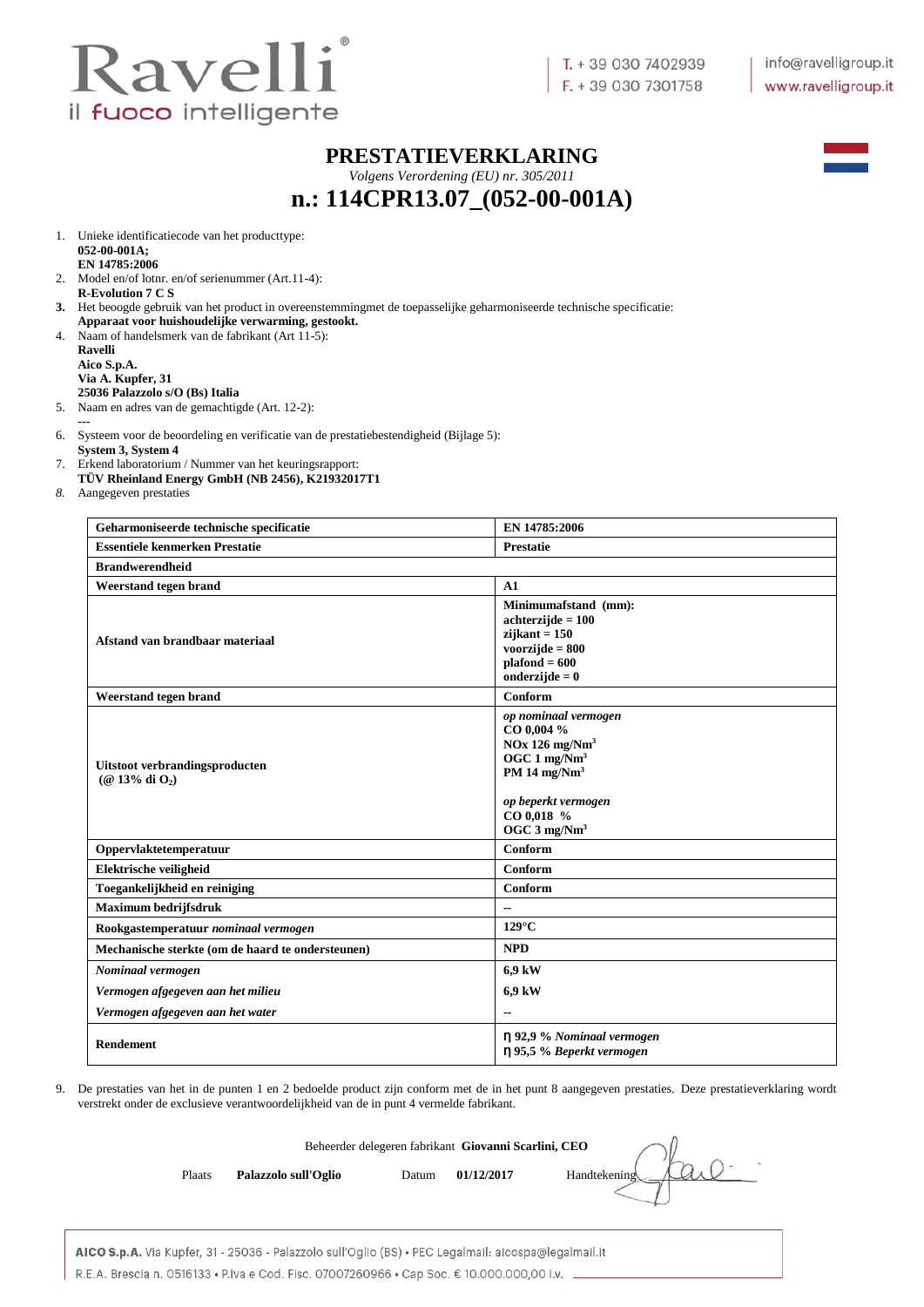

#### *LEISTUNGSERKLARUNG Gemas der Verordnung (EG) Nr. 305/2011* **n.: 114CPR13.07\_(052-00-001A)**



1. Eindeutiger Identifikationscode des Produktes - Typ: **052-00-001A EN 14785:2006**

- 2. Modell und/oder Losnr. und/oder Seriennr. (Art.11-4): **R-Evolution 7 C S**
- 3. Vorgesehene Verwendung des Produkts in Ubereinstimmung mit der geltenden harmonisierten technischen Spezifikation: **Mit Holzpellets befeuerte Warmeerzeuger fur den Wohnbereich.**
- 4. Name oder registriertes Warenzeichen des Herstellers (Art 11-5):

**Ravelli Aico S.p.A. Via A. Kupfer, 31 25036 Palazzolo s/O (Bs) Italia**

- 5. Name und Adresse des Auftragnehmers (Art 12-2):
- **---** 6. System zur Bewertung und Uberprufung der Leistungsbestandigkeit (Anlage 5):
- **System 3, System 4** 7. Benanntes Labor, Nummer des Prufberichts:
- **TÜV Rheinland Energy GmbH (NB 2456), K21932017T1**
- 8. Erklarte Leistungen

| Harmonisierte technische Spezifikation                                 | EN 14785:2006                                                                                                                                                                       |
|------------------------------------------------------------------------|-------------------------------------------------------------------------------------------------------------------------------------------------------------------------------------|
| <b>Wesentliche Merkmale</b>                                            | Leistungen                                                                                                                                                                          |
| <b>Brandschutz</b>                                                     |                                                                                                                                                                                     |
| Feuerbestandigkeit                                                     | A1                                                                                                                                                                                  |
| <b>Abstand von brennbarem Material</b>                                 | Mindestabstand (mm):<br>$Rucksette = 100$<br>Seite $= 150$<br>Vorderseite $= 800$<br>$Himmel = 600$<br>Boden $= 0$                                                                  |
| <b>Gefahr Brennstoffaustritt</b>                                       | Konform                                                                                                                                                                             |
| <b>Emission von Verbrennungsprodukten</b><br>(a13% of O <sub>2</sub> ) | Nennleistung<br>CO 0,004 %<br>$NOx$ 126 mg/ $Nm3$<br>OGC $1 \text{ mg}/\text{Nm}^3$<br>PM 14 $mg/Nm3$<br><b>Reduzierte Leistung</b><br>CO 0,018 %<br>OGC $3 \text{ mg}/\text{Nm}^3$ |
| Oberflachentemperatur                                                  | <b>Konform</b>                                                                                                                                                                      |
| <b>Elektrische Sicherheit</b>                                          | Konform                                                                                                                                                                             |
| Zugänglichkeit und Reinigung                                           | Konform                                                                                                                                                                             |
| <b>Maximaler Betriebsdruck</b>                                         | --                                                                                                                                                                                  |
| Rauchgastemperatur nennleistung                                        | $129^{\circ}$ C                                                                                                                                                                     |
| Mechanische Festigkeit (um den Kamin zu tragen)                        | <b>NPD</b>                                                                                                                                                                          |
| Nennleistung                                                           | 6,9 kW                                                                                                                                                                              |
| Der Umgebung gelieferte Leistung                                       | 6.9 kW                                                                                                                                                                              |
| Dem Wasser gelieferte Leistung                                         |                                                                                                                                                                                     |
| Wirkungsgrad                                                           | $\eta$ 92,9 % Nennleistung<br>η 95,5 % Reduzierte Leistung                                                                                                                          |

9. Die Leistung des Produktes gemas den Punkten 1 und 2 entspricht der erklarten Leistung nach Punkt 8. Die vorliegende Leistungserklarung wird unter ausschlieslicher Verantwortung des Herstellers erlassen, siehe Punkt 4.

Geschaftsfuhrer des Herstellers **Giovanni Scarlini, CEO** (name and title)

Austellungsort **Palazzolo sull'Oglio** Datum 01/12/2017 Unterschrift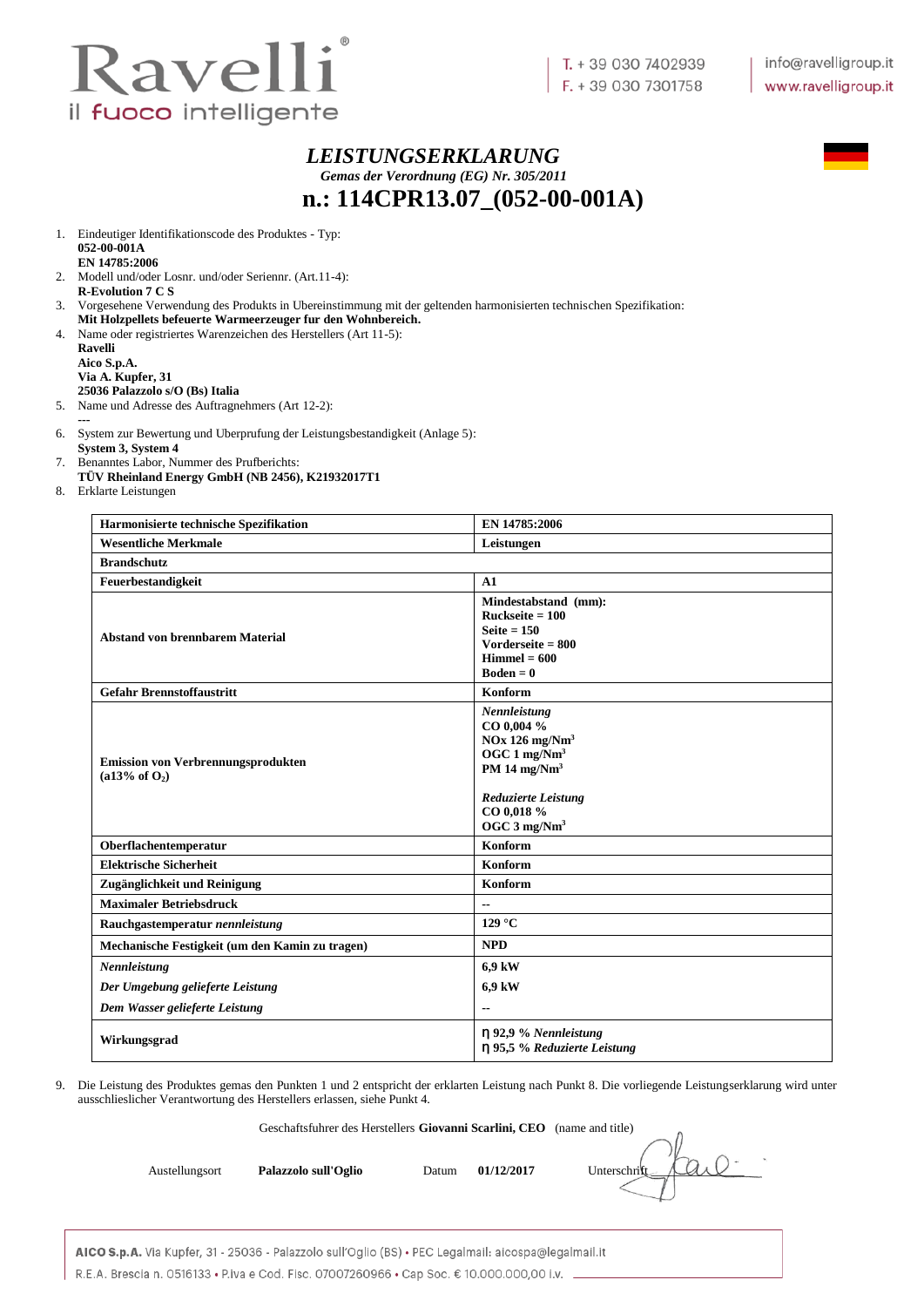

1. Código de identificación único del producto-tipo

## **DECLARACIÓN DE PRESTACIÓN**

Declaración de prestación conforme al reglamento (UE) 305/2011



# **n.: 114CPR13.07\_(052-00-001A)**

**052-00-001A, Aparato para calefacción doméstica, alimentado con pellets de madera. EN 14785:2006** 2. Modelo, lote, serie o cualquier otro elemento que permita la identificación del producto, en virtud del artículo 11, párrafo 4: **R-Evolution 7 C S** 3. Usos previstos del producto de conformidad con las especificaciones técnicas armonizadas correspondientes: **Aparato para calefacción doméstica, alimentado con pellets de madera.** Nombre o marca registrada y dirección del fabricante en virtud del artículo 11, párrafo 5: **Ravelli Aico S.p.A. Via A. Kupfer, 31 25036 Palazzolo s/O (Bs) Italia**

- 4. Cuando sea apropiado, Nombre y dirección del mandatario en virtud del artículo 12, párrafo 2: **---**
- 5. Sistema de valoración y verificación de la constancia de la prestación en virtud del anexo V: **Sistema 3, Sistema 4**
- 6. Laboratorio notificado y número de informe de prueba (según el System 3):
- **TÜV Rheinland Energy GmbH (NB 2456), K21932017T1**
- *7.* Prestaciones declaradas

| Especificación técnica armonizada:                     | EN 14785:2006                                                                                                                                                                                  |
|--------------------------------------------------------|------------------------------------------------------------------------------------------------------------------------------------------------------------------------------------------------|
| Características esenciales                             | <b>Prestazione</b>                                                                                                                                                                             |
| Sicurezza antincendio                                  |                                                                                                                                                                                                |
| Resistencia al fuego                                   | A1                                                                                                                                                                                             |
| Distancia de materiales combustibles                   | Distancia mínima (mm):<br>$rev\acute{e}s = 100$<br>$lados = 150$<br>$f$ rente = 800<br>$cielo = 600$<br>suelo $= 0$                                                                            |
| Riesgo de pérdida de combustible incandescente         | Conforme                                                                                                                                                                                       |
| Emisiones de productos de combustión (a 13% di $O_2$ ) | Potencia térmica nominal<br>CO 0,004 %<br>$NOx$ 126 mg/ $Nm3$<br>OGC $1 \text{ mg}/\text{Nm}^3$<br>PM 14 $mg/Nm3$<br>potencia térmica reducida<br>CO 0,018 %<br>OGC $3 \text{ mg}/\text{Nm}^3$ |
| <b>Temperatura superficial</b>                         | Conforme                                                                                                                                                                                       |
| Seguridad eléctrica                                    | Conforme                                                                                                                                                                                       |
| Accesibilidad y limpieza                               | Conforme                                                                                                                                                                                       |
| Presión máxima de trabajo                              | --                                                                                                                                                                                             |
| Temperatura fumi a potenza termica nominale            | 129 °C                                                                                                                                                                                         |
| Resistencia mecánica (de soporte de la chimenea)       | <b>NPD</b>                                                                                                                                                                                     |
| Potencia térmica nominal                               | 6.9 kW                                                                                                                                                                                         |
| Potencia térmica suministrada al entorno               | 6,9 kW                                                                                                                                                                                         |
| Potencia térmica cedida al agua                        | $-$                                                                                                                                                                                            |
| <b>Rendimiento</b>                                     | $\Pi$ 92,9 % a la potencia nominal<br>Il 95,5 % a la potencia reducida                                                                                                                         |

8. La prestación del producto según se establece en los puntos 1 y 2 cumple con las prestaciones declaradas según el punto 8. Se expide esta declaración de prestación bajo la responsabilidad exclusiva del fabricante, según se establece en el punto 4

Firmado por y en nombre del fabricante de **Giovanni Scarlini, CEO** (nombre y función)

Lugar **Palazzolo sull'Oglio** Fecha 01/12/2017 Firma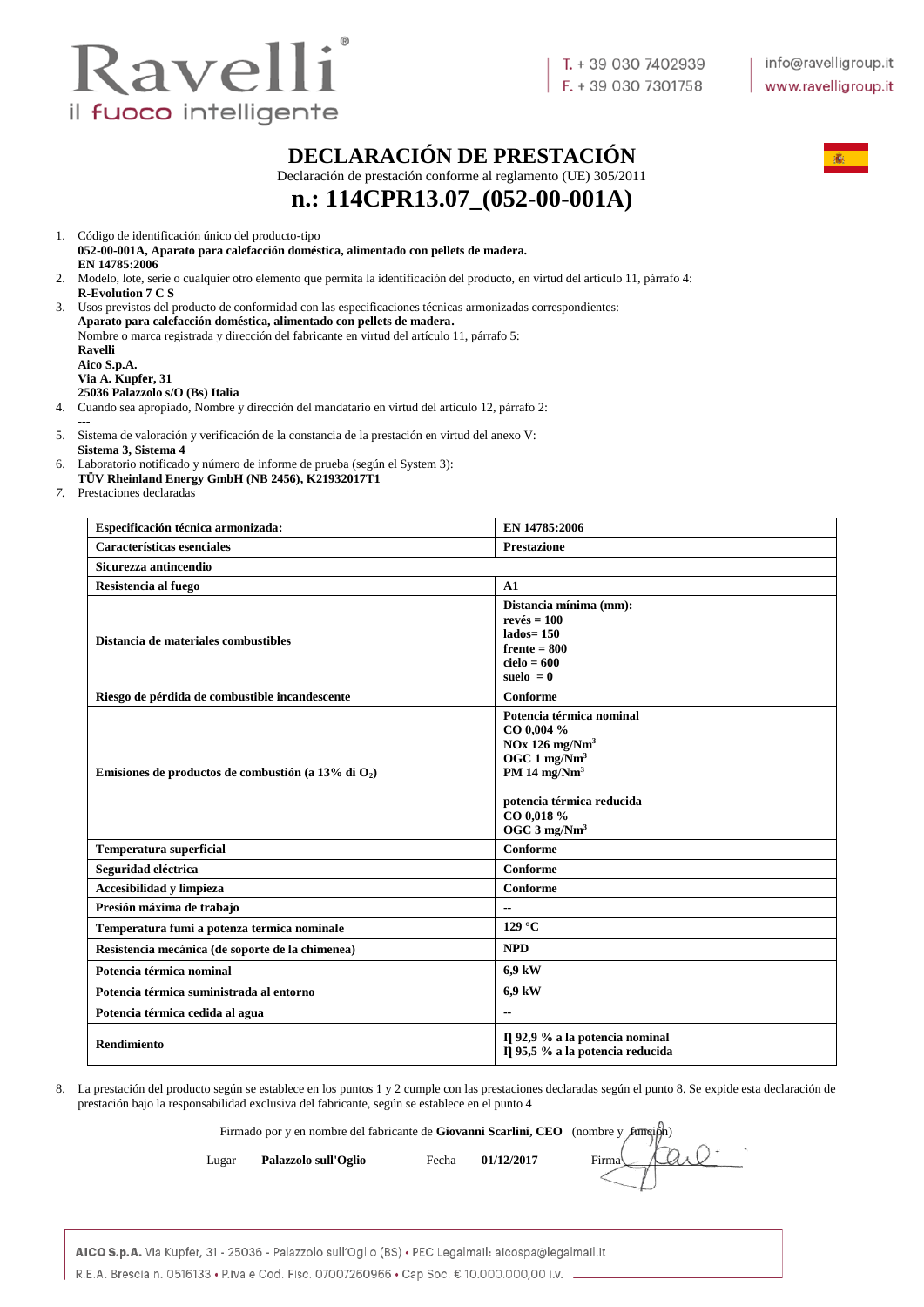

### **DECLARAÇÃO DE DESEMPENHO**



Em base com o regulamento (UE) 305/2011

**n.: 114CPR13.07\_(052-00-001A)**

1. Código de identificação único do produto-tipo:

**052-00-001A, Aparelho para aquecimento doméstico, alimentado compellets de madeira. EN 14785:2006**

2. Tipo, lote ou número de série ou qualquer outro elemento que permite a identificação do produto de construção, conforme necessário, nos termos do artigo  $11-4:$ 

#### **R-Evolution 7 C S**

3. Utilização prevista do produto em conformidade com a respectiva técnica especifica harmonizada: **Aparelho para aquecimento doméstico, alimentado compellets de madeira.**

- 4. Nome ou marca registrada pelo fabricante, nos termos do artigo 11- 5:
	- **Ravelli Aico S.p.A. Via A. Kupfer, 31 25036 Palazzolo s/O (Bs) Italia**

5. Se aplicável, nome e endereço do mandatário da empresa de recauchutagem, nos termos do artigo 12-2:

**---**

6. Sistema de avaliação e verificação da regularidade do desempenho, nos termos do anexo V: **Sistema 3, Sistema 4** 

7. Laboratório notificado e número relação de prova (em base el sistema 3):

**TÜV Rheinland Energy GmbH (NB 2456), K21932017T1**

*8.* Desempenhos declarados

| Específica técnica harmonizada:                    | EN 14785:2006                                                                                                                                                                            |
|----------------------------------------------------|------------------------------------------------------------------------------------------------------------------------------------------------------------------------------------------|
| Características essenciais                         | Desempenho                                                                                                                                                                               |
| Segurança contra incêndios                         |                                                                                                                                                                                          |
| Resistência ao fogo                                | A1                                                                                                                                                                                       |
| Distância de materiais combustíveis                | Distância mínima (mm):<br>traseira $= 100$<br>$lados = 150$<br>$f$ rente = $800$<br>$teto = 600$<br>frente $= 0$                                                                         |
| Risco de vazamento de combustível incandescente    | Conforme                                                                                                                                                                                 |
| Emissão de produtos da combustão (a 13% de $O_2$ ) | Potência térmica nominal<br>CO 0,004 %<br>$NOx$ 126 mg/ $Nm3$<br>OGC 1 mg/Nm <sup>3</sup><br>PM 14 $mg/Nm3$<br>potência térmica reduzida<br>CO 0,018 %<br>OGC $3 \text{ mg}/\text{Nm}^3$ |
| <b>Temperatura superficial</b>                     | Conforme                                                                                                                                                                                 |
| Segurança elétrica                                 | Conforme                                                                                                                                                                                 |
| Acessibilidade e limpeza                           | Conforme                                                                                                                                                                                 |
| Máxima pressão de exercício                        |                                                                                                                                                                                          |
| Temperatura fumos a potência nominal               | 129 °C                                                                                                                                                                                   |
| Resistência mecânica (para suportar a chaminé)     | <b>NPD</b>                                                                                                                                                                               |
| Potência térmica nominal                           | 6,9 kW                                                                                                                                                                                   |
| Potência térmica libertada no ambiente             | 6,9 kW                                                                                                                                                                                   |
| Potência térmica cedida à água                     |                                                                                                                                                                                          |
| <b>Rendimento</b>                                  | η 92,9 % potência térmica nominal<br>Il 95,5 % potência térmica reduzida                                                                                                                 |

9. O desempenho do produto declarado nos pontos 1 e 2 é conforme com o desempenho declarado no ponto 8. A presente declaração de desempenho é emitida sob exclusiva responsabilidade do fabricante identificado no ponto 4.

Assinado com nome e por conta do fabricante de **Giovanni Scarlini, CEO**

Local **Palazzolo sull'Oglio** Data 01/12/2017 Assinatura

AICO S.p.A. Via Kupfer, 31 - 25036 - Palazzolo sull'Oglio (BS) · PEC Legalmail: aicospa@legalmail.it R.E.A. Brescia n. 0516133 • P.iva e Cod. Fisc. 07007260966 • Cap Soc. € 10.000.000.00 i.v.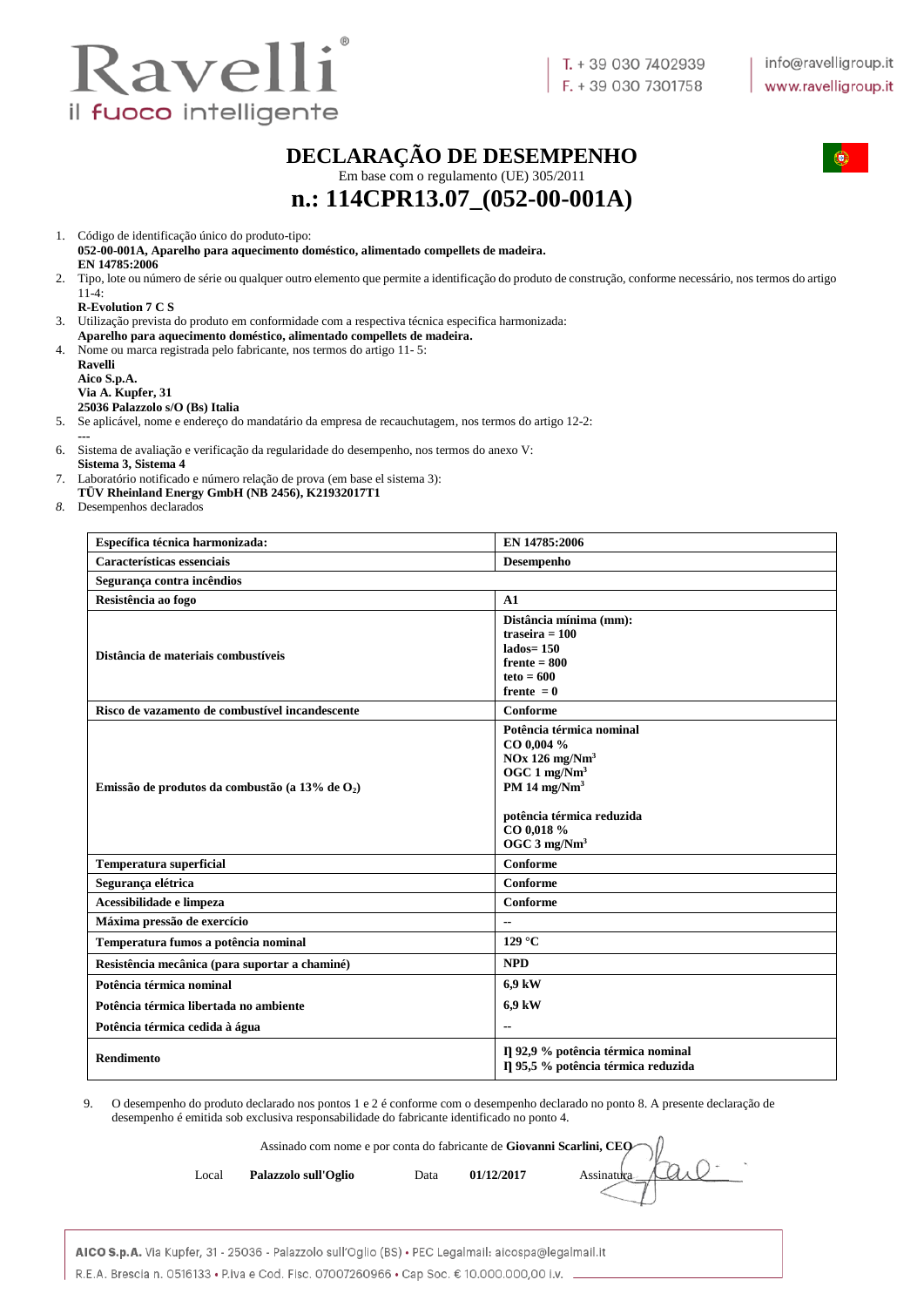

#### **ΔΗΛΩΣΗ ΑΠΟΔΟΣΗΣ**

Με βάση τον κανονισμό (ΕE) 305/2011

**αρ.: 114CPR13.07\_(052-00-001A)**

- 1. Μοναδικός κωδικός αναγνώρισης του προϊόντος-τύπου:
- **052-00-001A, Συσκευή οικιακής θέρμανσης, τροφοδοτούμενη με πέλετ ξύλου. EN 14785:2006**
- 2. Μοντέλο ή/και αρ. παρτίδας ή/και αύξων αρ, σύμφωνα με το άρθρο 4-11: **R-Evolution 7 C S**
- 3. Προβλεπόμενες χρήσεις του προϊόντος σύμφωνα με τις εναρμονισμένες τεχνικές προδιαγραφές: **Συσκευή οικιακής θέρμανσης, τροφοδοτούμενη με πέλετ ξύλου.**
- 4. Καταχωρημένη επωνυμία ή εμπορικό σήμα του κατασκευαστή, σύμφωνα με το άρθρο 11-5:

| Ravelli                         |
|---------------------------------|
| Aico S.p.A.                     |
| Via A. Kupfer, 31               |
| 25036 Palazzolo s/O (Bs) Italia |

- 5. Εάν είναι απαραίτητο, όνομα και διεύθυνση του εντολοδόχου, σύμφωνα με το άρθρο 12-2:
- **---** 6. Σύστημα εκτίμησης και επαλήθευσης της σταθερότητας της επίδοσης, σύμφωνα με το συνημμένο 5: **σύστημα 3, σύστημα 4**
- 7. Κοινοποιημένο εργαστήριο και αριθμός αναφοράς της δοκιμής, με βάση το σύστημα 3: **TÜV Rheinland Energy GmbH (NB 2456), K21932017T1**
- *8.* Δηλωμένες επιδόσεις

| Εναρμονισμένη τεχνική προδιαγραφή                           | EN 14785:2006                                                                                                                                                               |  |  |  |  |
|-------------------------------------------------------------|-----------------------------------------------------------------------------------------------------------------------------------------------------------------------------|--|--|--|--|
| ΒΑΣΙΚΆ ΧΑΡΑΚΤΗΡΙΣΤΙΚΆ                                       | Επιδόσεισ                                                                                                                                                                   |  |  |  |  |
| Πυρασφάλεια                                                 |                                                                                                                                                                             |  |  |  |  |
| Αντοχή στη φωτιά                                            | A1                                                                                                                                                                          |  |  |  |  |
| Απόσταση από το καύσιμο υλικό                               | Ελάχιστη απόσταση, (mm):<br>πίσω μέρος = $100$<br>πλευρά = 150<br>$\mu\pi\rho$ οστινό = 800<br>$\tau\alpha\beta\acute{\alpha}vv = 600$<br>κάτω μέρος = 0                    |  |  |  |  |
| Κίνδυνος διαρροής καυσίμου πυρακτώσεως                      | Σύμφωνη                                                                                                                                                                     |  |  |  |  |
| <b>Εκπομπές προϊόντων καύσης (13% του <math>O_2</math>)</b> | Ονομαστική Ισχύς<br>CO 0,004 %<br>$NOx$ 126 mg/ $Nm3$<br>OGC $1 \text{ mg}/\text{Nm}^3$<br>PM 14 $mg/Nm3$<br>Μειωμένη ισχύς<br>CO 0,018 %<br>OGC $3 \text{ mg}/\text{Nm}^3$ |  |  |  |  |
| Επιφανειακή θερμοκρασία                                     | Σύμφωνη                                                                                                                                                                     |  |  |  |  |
| Ηλεκτρική ασφάλεια                                          | Σύμφωνη                                                                                                                                                                     |  |  |  |  |
| Καθαρισμός                                                  | Σύμφωνη                                                                                                                                                                     |  |  |  |  |
| Μέγιστη πίεση λειτουργίας                                   |                                                                                                                                                                             |  |  |  |  |
| Θερμοκρασία καπνών Ονομαστική Ισχύς                         | $129^{\circ}$ C                                                                                                                                                             |  |  |  |  |
| Μηχανική αντοχή (για να υποβαστάζει το τζάκι)               | <b>NPD</b>                                                                                                                                                                  |  |  |  |  |
| Ονομαστική Ισχύς                                            | 6,9 kW                                                                                                                                                                      |  |  |  |  |
| Ισχύς παραγωγής στο περιβάλλον                              | 6,9 kW                                                                                                                                                                      |  |  |  |  |
| Ισχύς που προσδίδεται στο νερό                              |                                                                                                                                                                             |  |  |  |  |
| Απόδοση                                                     | η 92,9 % Alla potenza termica nominale<br>η 95,5 % Alla potenza termica ridotta                                                                                             |  |  |  |  |

9. Η απόδοση του προϊόντος που αναφέρεται στα σημεία 1 και 2 είναι σύμφωνη με τη δηλωμένη απόδοση στο σημείο 8. Εκδίδεται η παρούσα δήλωση απόδοσης υπό την αποκλειστική ευθύνη του κατασκευαστή που αναφέρεται στο σημείο 4.

Υπεγράφη στο όνομα και για λογαριασμό του κατασκευαστή από: **Giovanni Scarlini, CEO**

Θέση **Palazzolo sull'Oglio** Ημερομηνία **01/12/2017** Υπογραφή

AICO S.p.A. Via Kupfer, 31 - 25036 - Palazzolo sull'Oglio (BS) · PEC Legalmail: aicospa@legalmail.it R.E.A. Brescia n. 0516133 • P.iva e Cod. Fisc. 07007260966 • Cap Soc. € 10.000.000,00 i.v.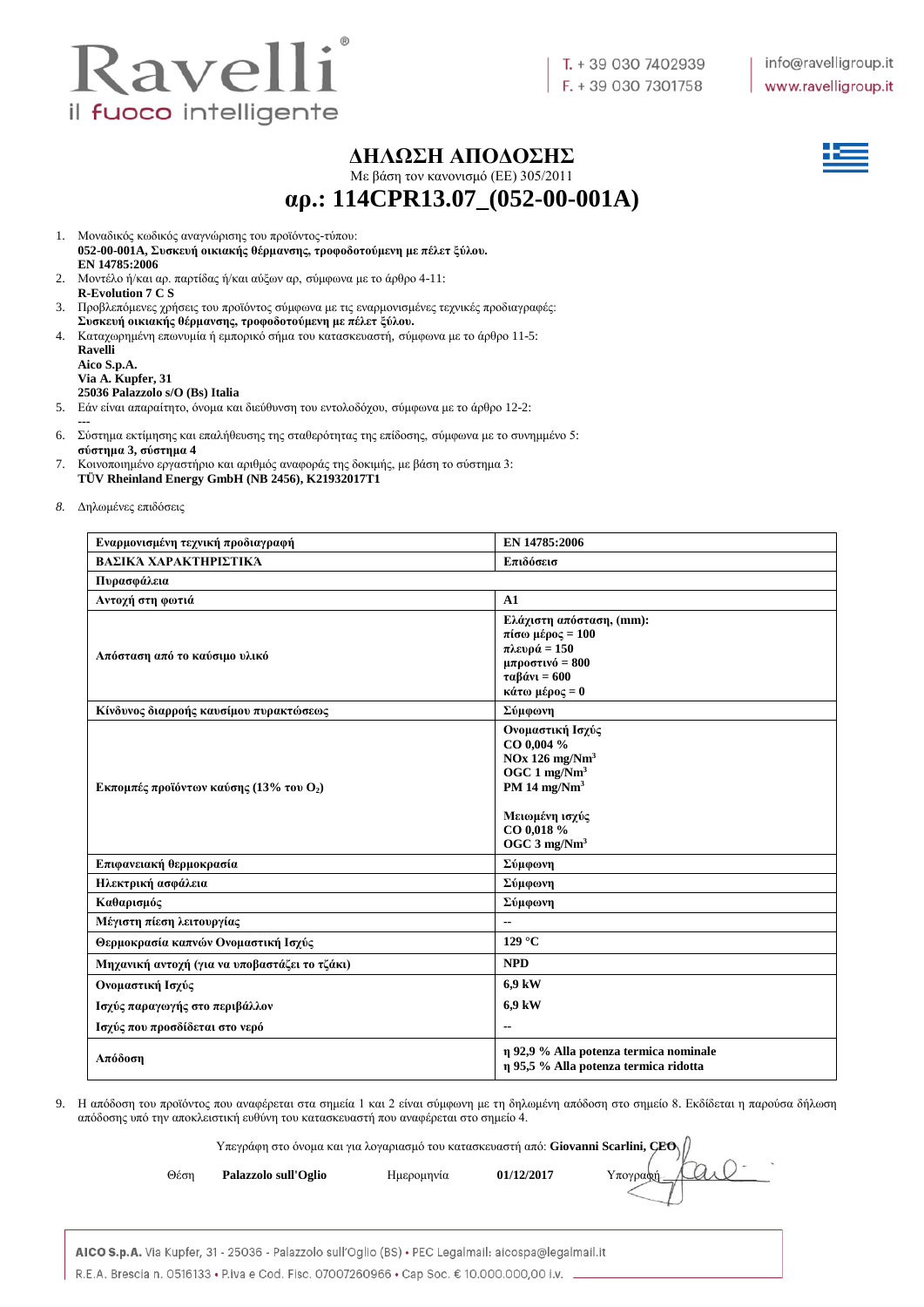

#### **YDEEVNEDEKLARATION**

I henhold til forordning (EU) 305/2011 **n.**: **114CPR13.07\_(052-00-001A)**



1. Produkttypens unikke identifikationskode:

- **052-00-001A, Apparat til boligopvarmning med træpiller. EN 14785:2006**
- 2. Model og/eller partinr. og/eller serienr, i henhold til artikel 11-4: **R-Evolution 7 C S**
- 3. Tilsigtede anvendelser af produktet i overensstemmelse med den pågældende harmoniserede tekniske specifikation:
- **Apparat til boligopvarmning med træpiller.** 4. Fabrikantens navn eller registreret varemærke, i henhold til artikel 11-5:

| Ravelli                         |
|---------------------------------|
| Aico S.p.A.                     |
| Via A. Kupfer, 31               |
| 25036 Palazzolo s/O (Bs) Italia |

- 5. Navn og adresse på den bemyndigede repræsentant, i henhold til artikel 12-2: **---**
- 6. System til vurdering og kontrol af ydeevnens konstans, i henhold til bilag V: **System 3, System 4**
- 7. Notificeret laboratorium og nummer testrapport, baseret på System 3: **TÜV Rheinland Energy GmbH (NB 2456), K21932017T1**
- *8.* Deklarerede ydeevner

| Harmoniseret teknisk specifikation:               | EN 14785:2006                                                                                                                                                                   |  |  |  |
|---------------------------------------------------|---------------------------------------------------------------------------------------------------------------------------------------------------------------------------------|--|--|--|
| Væsentlige egenskaber                             | Ydeevne                                                                                                                                                                         |  |  |  |
| <b>Brandsikkerhed</b>                             |                                                                                                                                                                                 |  |  |  |
| <b>Brandmodstandsevne</b>                         | A1                                                                                                                                                                              |  |  |  |
| Afstand fra brændbart materialer                  | Mindste afstand (mm):<br>$bagside = 100$<br>$side = 150$<br>$for side = 800$<br>$left = 600$<br>$bund = 0$                                                                      |  |  |  |
| Risiko for udslip af gløder                       | I overensstemmelse                                                                                                                                                              |  |  |  |
| Emissioner forbrændingsprodukter (ved 13% $O_2$ ) | <b>Nominel effekt</b><br>CO 0,004 %<br>$NOx$ 126 mg/ $Nm3$<br>OGC $1 \text{ mg}/\text{Nm}^3$<br>PM 14 $mg/Nm3$<br>Nedsat effekt<br>CO 0,018 %<br>OGC $3 \text{ mg}/\text{Nm}^3$ |  |  |  |
| Overfladetemperatur                               | I overensstemmelse                                                                                                                                                              |  |  |  |
| Elektrisk sikkerhed                               | I overensstemmelse                                                                                                                                                              |  |  |  |
| Rengøring                                         | I overensstemmelse                                                                                                                                                              |  |  |  |
| <b>Maksimalt driftstryk</b>                       | $\overline{\phantom{a}}$                                                                                                                                                        |  |  |  |
| Røggastemperatu nominel effekt                    | $129^{\circ}$ C                                                                                                                                                                 |  |  |  |
| Mekanisk styrke (til at støtte skorstenen)        | <b>NPD</b>                                                                                                                                                                      |  |  |  |
| <b>Nominel effekt</b>                             | 6,9 kW                                                                                                                                                                          |  |  |  |
| Effekt overført til omgivelserne                  | 6,9 kW                                                                                                                                                                          |  |  |  |
| Effekt overført til vandet                        | --                                                                                                                                                                              |  |  |  |
| <b>Virkningsgrad</b>                              | η 92,9 % nominel effekt<br>n 95,5 % nedsat effekt                                                                                                                               |  |  |  |

9. Ydeevnen for det produkt, der er anført i punkt 1 og 2, er i overensstemmelse med den deklarerede ydeevne i punkt 8. Denne ydeevnedeklaration udstedes på eneansvar af den fabrikant, der er anført i punkt 4.

Underskrevet for fabrikanten og på dennes vegne af: **Giovanni Scarlini, CEO**

Sted **Palazzolo sull'Oglio** Dato 01/12/2017 Underskrift

AICO S.p.A. Via Kupfer, 31 - 25036 - Palazzolo sull'Oglio (BS) · PEC Legalmail: aicospa@legalmail.it R.E.A. Brescia n. 0516133 • P.iva e Cod. Fisc. 07007260966 • Cap Soc. € 10.000.000,00 i.v.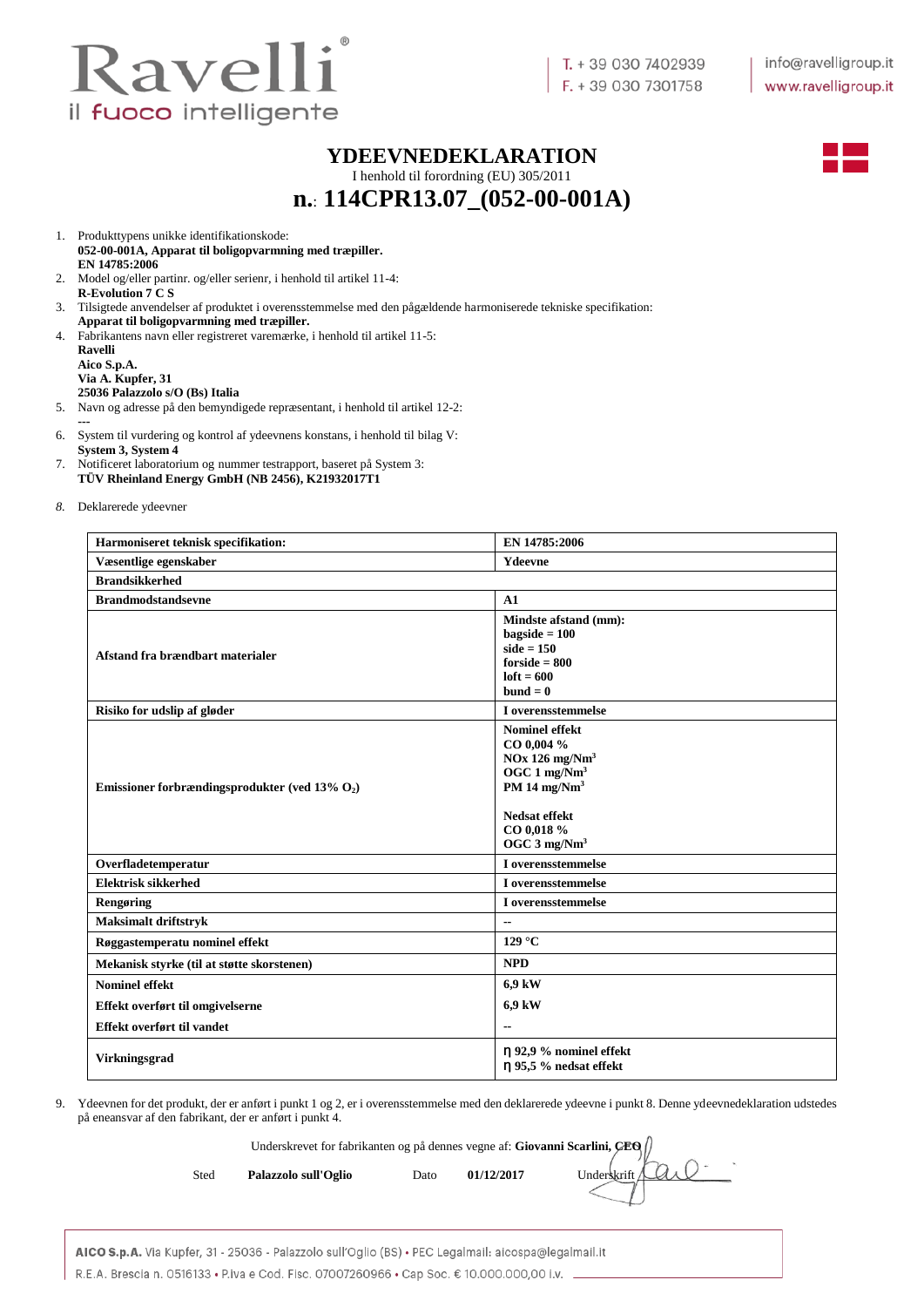

## **DEKLARACJA WŁAŚCIWOŚCI UŻYTKOWYCH**

Na podstawie rozporządzenia (UE) 305/2011 **n.: 114CPR13.07\_(052-00-001A)**



1. Unikalny identyfikator typu wyrobu:

**052-00-001A, urządzenie do ogrzewania gospodarstw domowych, zasilane drewnianymi peletami. EN 14785:2006**

- 2. Model i/lub nr partia i/lub nr serii, art.11-4: **R-Evolution 7 C S**
- 3. Zamierzone zastosowania produktu zgodnie z mającą zastosowanie zharmonizowaną specyfikacją techniczną:
- **Urządzenie do ogrzewania gospodarstw domowych, zasilane drewnianymi peletami.** 4. Nazwa lub znak towarowy producenta, art 11-5:

**Ravelli Aico S.p.A. Via A. Kupfer, 31 25036 Palazzolo s/O (Bs) Italia**

- 5. Nazwa i adres przedstawiciela, art 12-2:
- **---**
- 6. System oceny i weryfikacji stałości właściwości użytkowych, załącznik V:
- **System 3, System 4**
- 7. Notyfikowane laboratorium, numer raportu z badań testowych (na podstawie Systemu 3): **TÜV Rheinland Energy GmbH (NB 2456), K21932017T1**
- *8.* Deklarowane osiągi

| Zharmonizowana specyfikacja techniczna       | EN 14785:2006                                                                                                                                                        |  |  |  |  |  |
|----------------------------------------------|----------------------------------------------------------------------------------------------------------------------------------------------------------------------|--|--|--|--|--|
| Podstawowe właściwości                       | Osiągi                                                                                                                                                               |  |  |  |  |  |
| Bezpieczeństwa pożarowego                    |                                                                                                                                                                      |  |  |  |  |  |
| Odporność na ogień                           | A1                                                                                                                                                                   |  |  |  |  |  |
| Odległość od materiały palne                 | Odległość minimalna (mm):<br>$ty = 100$<br>$bok = 150$<br>$przód = 800$<br>$suffit = 600$<br>$podloga = 0$                                                           |  |  |  |  |  |
| Ryzyka rozlania paliwa                       | Zgodny                                                                                                                                                               |  |  |  |  |  |
| Emisja produktów spalania (przy 13% $O_2$ )  | Moc znamionowa<br>CO 0,004 %<br>$NOx$ 126 mg/ $Nm3$<br>OGC $1 \text{ mg}/\text{Nm}^3$<br>PM 14 $mg/Nm3$<br>Moc zmniejszona<br>CO 0,018 %<br>OGC 3 mg/Nm <sup>3</sup> |  |  |  |  |  |
| Temperatura na powierzchni                   | Zgodny                                                                                                                                                               |  |  |  |  |  |
| Bezpieczeństwo elektryczne                   | Zgodny                                                                                                                                                               |  |  |  |  |  |
| Czyszczenie                                  | Zgodny                                                                                                                                                               |  |  |  |  |  |
| Maksymalne ciśnienie pracy                   |                                                                                                                                                                      |  |  |  |  |  |
| Temperatura spalin moc znamionowa            | 129 °C                                                                                                                                                               |  |  |  |  |  |
| Wytrzymałość mechaniczna (wspieranie komina) | <b>NPD</b>                                                                                                                                                           |  |  |  |  |  |
| Moc znamionowa                               | 6,9 kW                                                                                                                                                               |  |  |  |  |  |
| Moc przekazywana do otoczenia                | 6,9 kW                                                                                                                                                               |  |  |  |  |  |
| Moc przekazywana do wody                     |                                                                                                                                                                      |  |  |  |  |  |
| Wydajność                                    | η 92,9 % Moc znamionowa<br>η 95,5 % Moc zmniejszona                                                                                                                  |  |  |  |  |  |

9. Wydajność produktu, o którym mowa w pkt. 1 i 2 jest zgodna z deklarowanymi właściwościami użytkowymi w pkt 8. Niniejszą deklarację właściwości użytkowych wystawia się na wyłączną odpowiedzialność producenta, o którym mowa w pkt 4.

Podpisano w imieniu i na rzecz producenta, przezda **Giovanni Scarlini, CEO**

| Podpts Allle<br>01/12/2017<br>Miejsce Palazzolo sull'Oglio<br>Data |  |  |  |  |
|--------------------------------------------------------------------|--|--|--|--|
|--------------------------------------------------------------------|--|--|--|--|